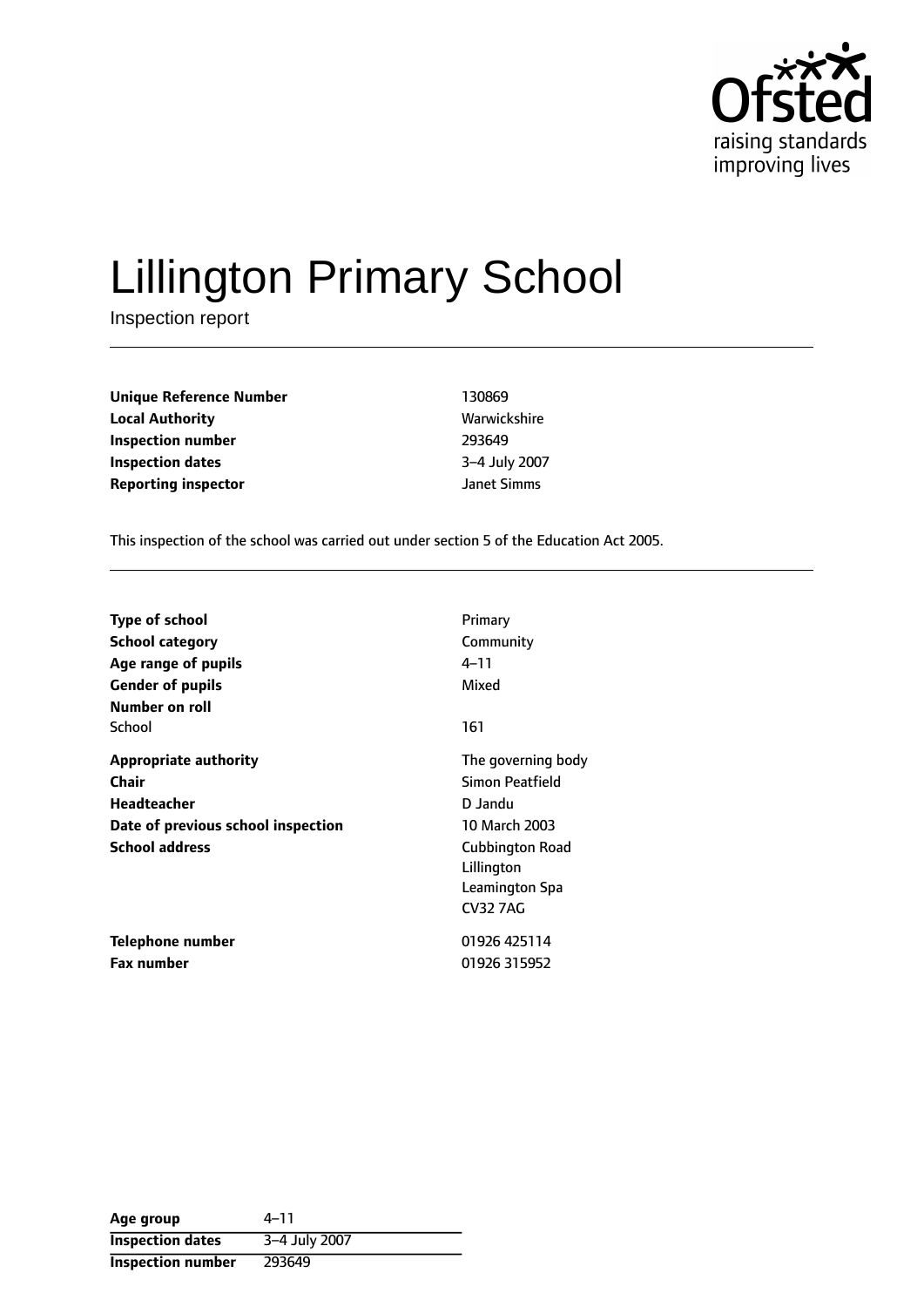.

© Crown copyright 2007

#### Website: www.ofsted.gov.uk

This document may be reproduced in whole or in part for non-commercial educational purposes, provided that the information quoted is reproduced without adaptation and the source and date of publication are stated.

Further copies of this report are obtainable from the school. Under the Education Act 2005, the school must provide a copy of this report free of charge to certain categories of people. A charge not exceeding the full cost of reproduction may be made for any other copies supplied.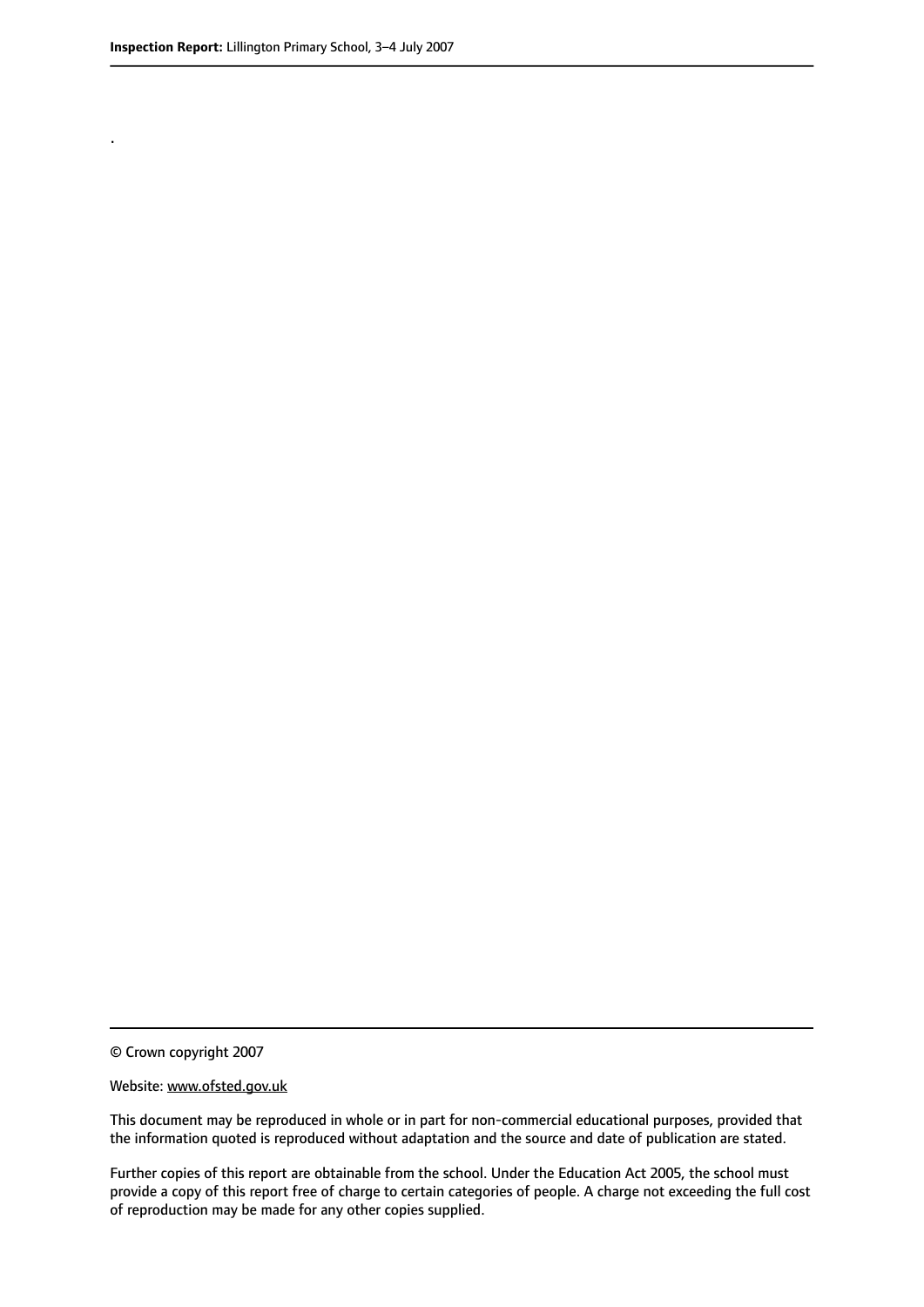# **Introduction**

The inspection was carried out by two Additional Inspectors.

## **Description of the school**

Lillington is smaller than the average primary school. About two thirds of pupils are boys. The proportion of pupils from minority ethnic backgrounds is below average. Few pupils speak English as an additional language. The proportion of pupils with learning difficulties and/or disabilities is exceptionally high, as is the number of families claiming free school meals. The management team and almost all teaching staff are relatively recent appointments.

#### **Key for inspection grades**

| Outstanding  |
|--------------|
| Good         |
| Satisfactory |
| Inadequate   |
|              |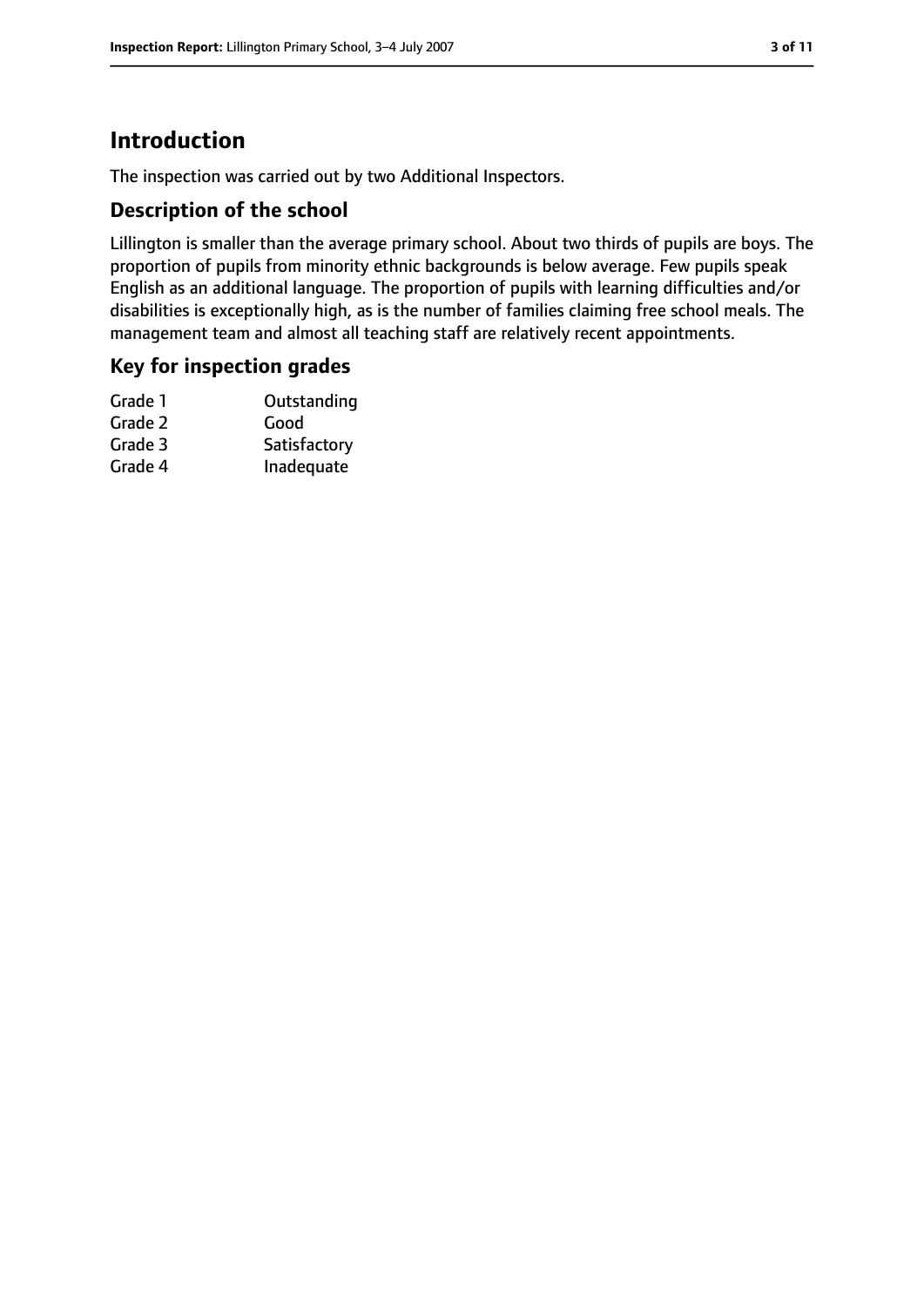# **Overall effectiveness of the school**

#### **Grade: 3**

This is a satisfactory school. With a new management team and teaching staff, it is improving after a period of declining results.

Starting from a very low base, pupils' personal development and well-being are satisfactory and much improved since the arrival of the current headteacher. Attendance, for example, is above average and pupils' spiritual, moral, social and cultural understanding develops well. Pupils contribute increasingly well to community life as the school expands its role as a hub of local activity. Behaviour was of great concern to staff, parents and visitors but has improved and is now satisfactory.

The pupils make satisfactory progress in their work but standards remain exceptionally low for three reasons. First, children enter school with standards among the lowest in the country and with very low self-esteem, which impedes their learning. Second, the proportion of pupils with learning difficulties or disabilities is exceptionally high, reaching 80% in some classes. Third, the pupils' education was disrupted before this year by a high turnover of staff and significant staff absence. The more stable staffing situation, improvements to the curriculum and the strong personal support given to pupils have improved progress, although staffing has remained a problem in Year 4. Particular weaknesses remain in pupils' investigative skills, notably in mathematics and science, and in the presentation and content of their written work. Provision in Reception has improved and is now satisfactory. The children's first year in the school makes an important contribution to the growth of their self-confidence, which is steadily building their capacity to improve their literacy and other skills.

Teaching and learning are satisfactory and improving. Lessons are carefully planned and well organised, and teachers have improved behaviour through good class management skills, consistent implementation of the new behaviour policy and high expectations. They set targets for pupils, which are clearly understood by pupils in some classes, resulting in good progress. Where this is not the case, progress is slower. The quality of teachers' assessment of what pupils have learned, both in their marking and during lessons, is patchy. A good and much-improved curriculum provides more exciting lessons and a rich range of additional opportunities. These provide experiences which pupils would not otherwise encounter, but the scope for independent investigation in lessons is still limited. Care, guidance and support are good. The good quality of pastoral support for pupils is a major factor in their improving personal development and enjoyment of school. Guidance to pupils on how to improve their work is satisfactory but does not in all cases help them to know if they have achieved targets of how to improve.

Leadership and management of the school are good. The key has been the arrival of the headteacher, who has forged a strong leadership team which is well supported by the governing body. Together they have successfully addressed some of the weaknessesin the school identified the last report and improved many previously unidentified shortcomings. Good assessment and tracking of progress, for instance, now provide a clear picture of where pupils are and what needs to be done to improve achievement. Monitoring of teaching is good in most respects but does not yet focus sufficiently on the impact of teaching on achievement, and best practice is not shared enough. All involved have a commitment to improve the school and to achieve the clear vision which the headteacher promotes. The recent improvements in the quality of education, and the school's thorough knowledge of what still needs remedying, indicate that it has a good capacity to continue getting better.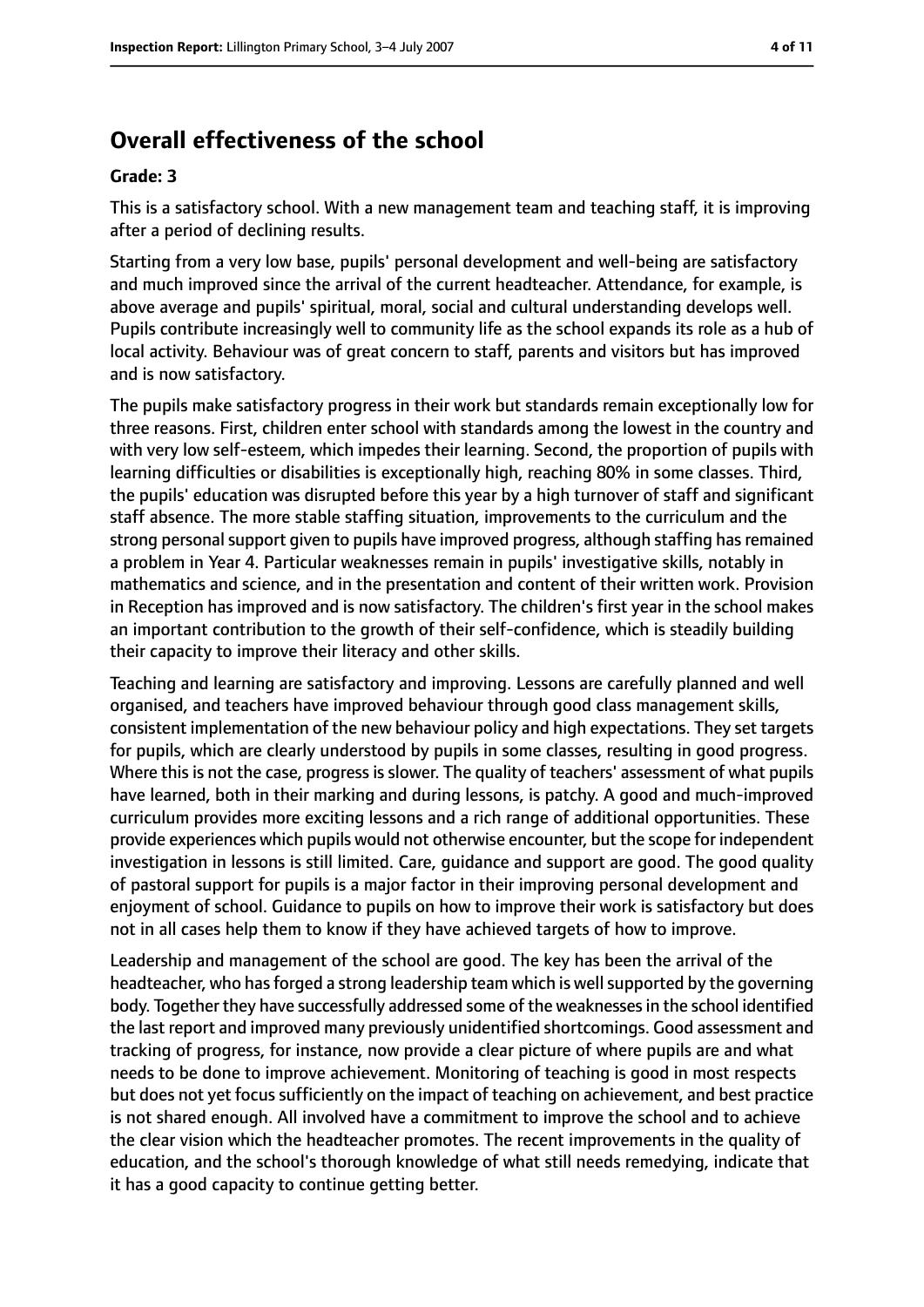## **What the school should do to improve further**

- Improve the assessment of pupils' learning so that they know how well they are progressing and what they need to do to reach higher standards.
- Improve the presentation and content of pupils' written work by raising expectations of what they can achieve and providing more opportunities for practice.
- Develop pupils' investigative skills in mathematics and science.
- Focus the monitoring of teaching more closely on the impact it has on pupils' learning and ensure that the better practice in the school is implemented by all teachers.

A small proportion of the schools whose overall effectiveness is judged satisfactory but which have areas of under-performance will receive a monitoring visit by an Ofsted inspector before their next section 5 inspection.

# **Achievement and standards**

#### **Grade: 3**

Pupils' progressissatisfactory acrossthe school except in Year 4, where there have been staffing difficulties during the past year. Standards remain exceptionally low but improved progress is steadily moving the pupils forward, despite their exceptionally low starting points and the learning difficulties which many of them experience. Extra support in lessons and well-targeted small-group and individual work enable those with greatest difficulty to do at least as well as others.

The improvement in pupils'socialskills and self-confidence, which is now fostered well, especially in Reception, is enhancing the pupils' capacity to make better progress. They remain less able to work independently than is the case for pupils in most schools. This shows itself, particularly, in their weak investigative skills in mathematics and science. Writing lags behind other skills in English, in the presentation of work and the range and depth of the content.

## **Personal development and well-being**

#### **Grade: 3**

Pupils' personal development and well-being are satisfactory and their low self-esteem is beginning to improve. Behaviour has already improved significantly because staff apply the recently developed behaviour management policy consistently well. It is now satisfactory overall and frequently good. In assembly, for instance, behaviour was exemplary but self-discipline is not yet a reality for most pupils.

Pupils enjoy school and usually interact amicably with others. Consequently, bullying is rare and previously high levels of exclusion have fallen. Good attendance greatly helps the steady improvement in pupils' achievement.

Pupils feel safe and their adoption of healthy lifestyles is satisfactory, although in some cases thisisreluctant. They appreciate extra-curricular activities, participating actively in a wide range of physical and sporting activities to keep fit. Pupils keenly assist the school and the wider community by undertaking monitor roles, supporting charities and singing for local pensioners. Spiritual, moral, social and cultural understanding develops well. A strength of the school is the way in which the pupils develop their self-esteem and learn to respect and work with others, something that begins well in Reception. Most pupils understand the consequences of their actions. High quality art work shows good cultural understanding. Pupils' preparation for the next stages of their lives is satisfactory. The high level of participation in the 'Children's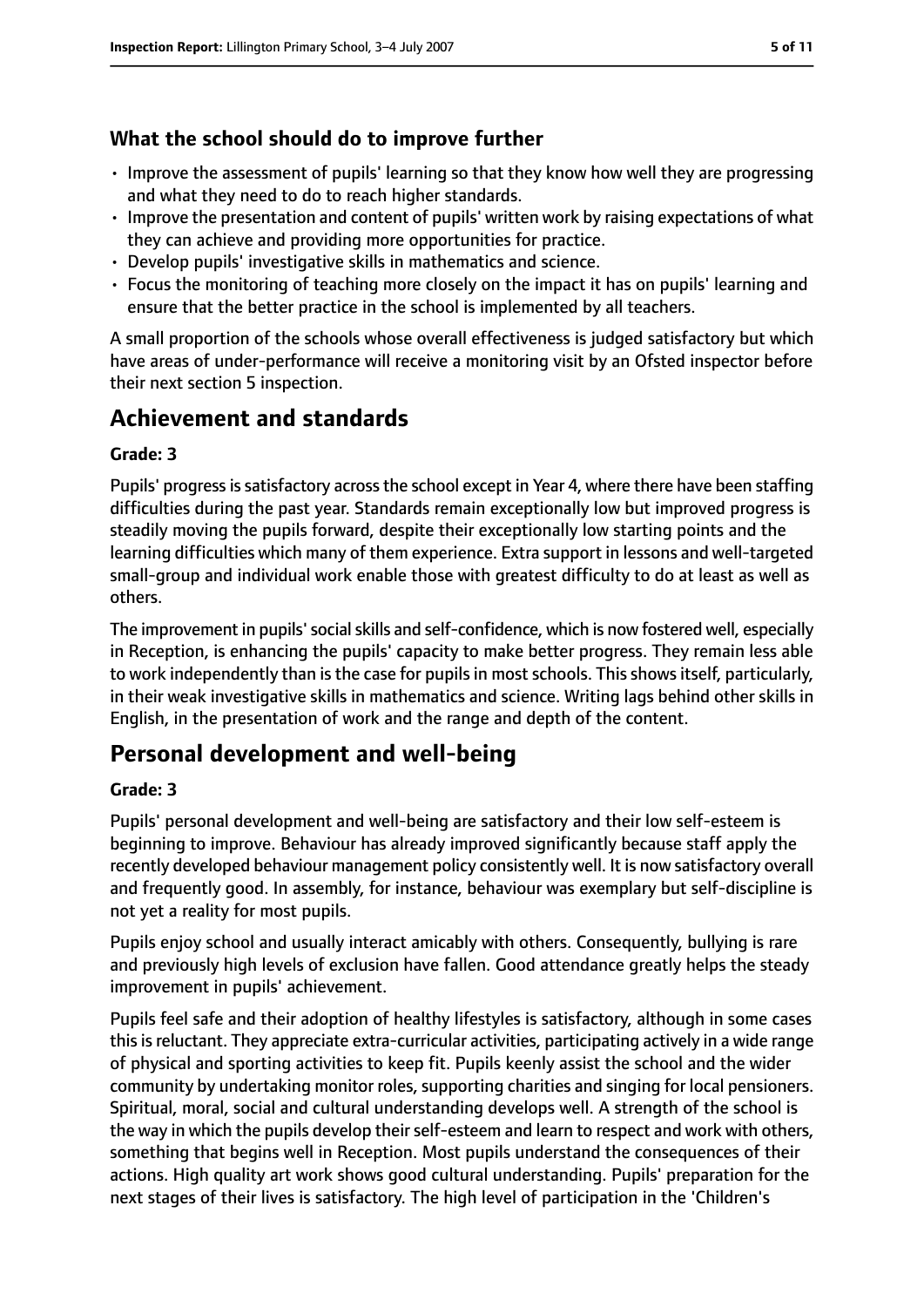University' raises self-confidence and allows pupils to benefit from secondary education, despite the current low level of their basic skills.

# **Quality of provision**

## **Teaching and learning**

#### **Grade: 3**

Teaching and learning are satisfactory and improving. The planning and organisation of lessons are generally good. In some classes the teaching builds well on this and accelerates pupils' progress, moving them closer to the standards normally achieved for their age group. However, the quality of teaching is inconsistent and in certain classes teachers do not move pupils along so quickly. The main factor is that in the better lessons teachers ensure that pupils have a clear understanding of their learning targets and, through marking and other forms of assessment, give them good guidance on how to work at a higher standard. Generally, however, the expectations for the presentation and scope of writing are not high enough in relation to what is demanded for the pupils' other language skills.

At present, pupils lack the personal skills to be as self-motivated as usual, for instance, in areas of independent learning, but this is improving slowly. Teachers' behaviour management is good and most pupils need these external controls because self-discipline is not yet strong enough without them. Lessons are much calmer than they were, so pupils are learning better and the pace of improvement is quicker.

#### **Curriculum and other activities**

#### **Grade: 2**

The curriculum is good. The school has worked hard on planning and now provides an interesting range of motivating projects. Subjects are better integrated and pupils are enjoying their learning more. Teaching assistants play an important role in supporting those with learning difficulties or disabilities with different work, helping them to achieve better. The very few higher-attaining pupils have been identified and are properly challenged in lessons and through the good range of extra-curricular opportunities available. This enrichment is carefully designed to give pupils with relatively limited experience as much opportunity as possible to extend their horizons and raise their aspirations. The curriculum does not provide sufficient opportunity for pupils to develop their investigative skills in mathematics and science, but this is beginning to improve.

#### **Care, guidance and support**

#### **Grade: 2**

Care, guidance and support are good, showing staff strongly committed to the progress and well-being of each individual. Child protection procedures are robust and risk assessment effective. Good support for vulnerable or troubled pupils ensures that their achievement is not impeded. Difficulties are recognised early and well- informed individual plans support identified pupils' progress properly. Barriers hindering learning such as poor behaviour and low self-confidence are being eroded gradually. Pastoral support is particularly successful in helping many pupils to raise their self-esteem and cope with emotional difficulties. The school uses external agencies such as Health and Family Support to good effect for additional guidance. Good reward systems, recognising a wide range of achievements, including sporting activities and competitions, bolster pupils' self-esteem increasingly well. Inconsistent academic quidance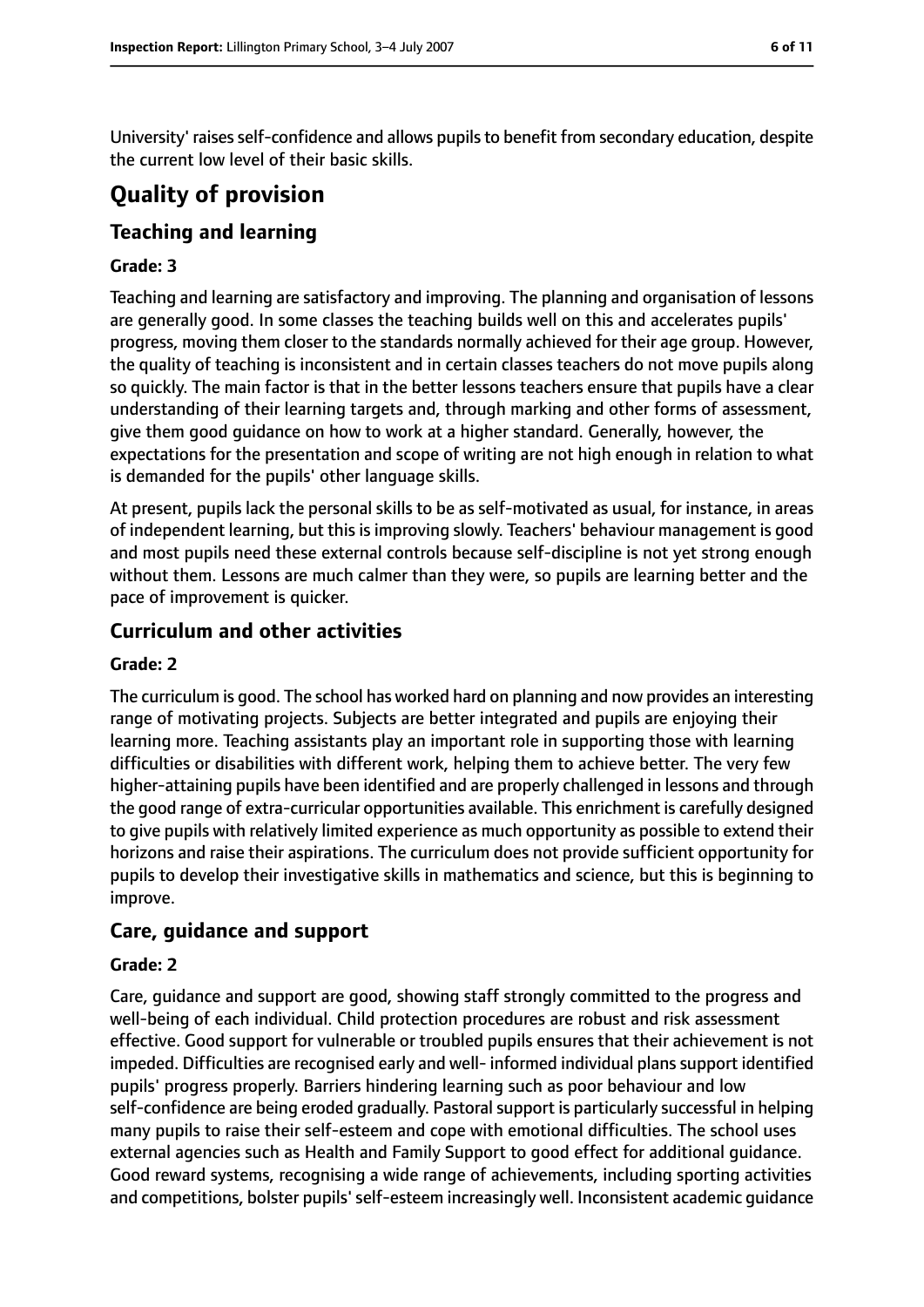based upon the assessment of pupils' work means that pupils do not fully understand the significance and use of their targets.

## **Leadership and management**

#### **Grade: 2**

Leadership and management are good. Very effective working relationships between staff and the governing body lead to a strong sense of shared purpose throughout the school. The headteacher has a resolute, purposeful vision for the school and provides very clear leadership. This has been instrumental in moving the school forward after a period of difficulty. Strongly committed governors understand current strengths and weaknesses well and challenge the school effectively as critical friends. The need to raise current low standards in core subjects is key to all planning.

Effective analysis of data informs all staff well about pupils' progress. Good self-evaluation of the school's position is honest, analytical and accurate. Monitoring of the school's work is systematic and evaluative in most cases, but the monitoring of teaching requires a sharper focus on its impact on learning and achievement. Finances and resources are managed well and the school runs very smoothly. All staff have worked very hard to rekindle relationships with parents. The school's development as a hub of the community testifies to increasing success in this regard. Communications are good now, but the school is still working on ways to involve parents more extensively in their children's education. The school has worked hard to promote equality of opportunity for all pupils, and has been successful in the past year in ensuring that the high proportion of pupils with learning difficulties or disabilities enjoy school and make at least as much progress as others.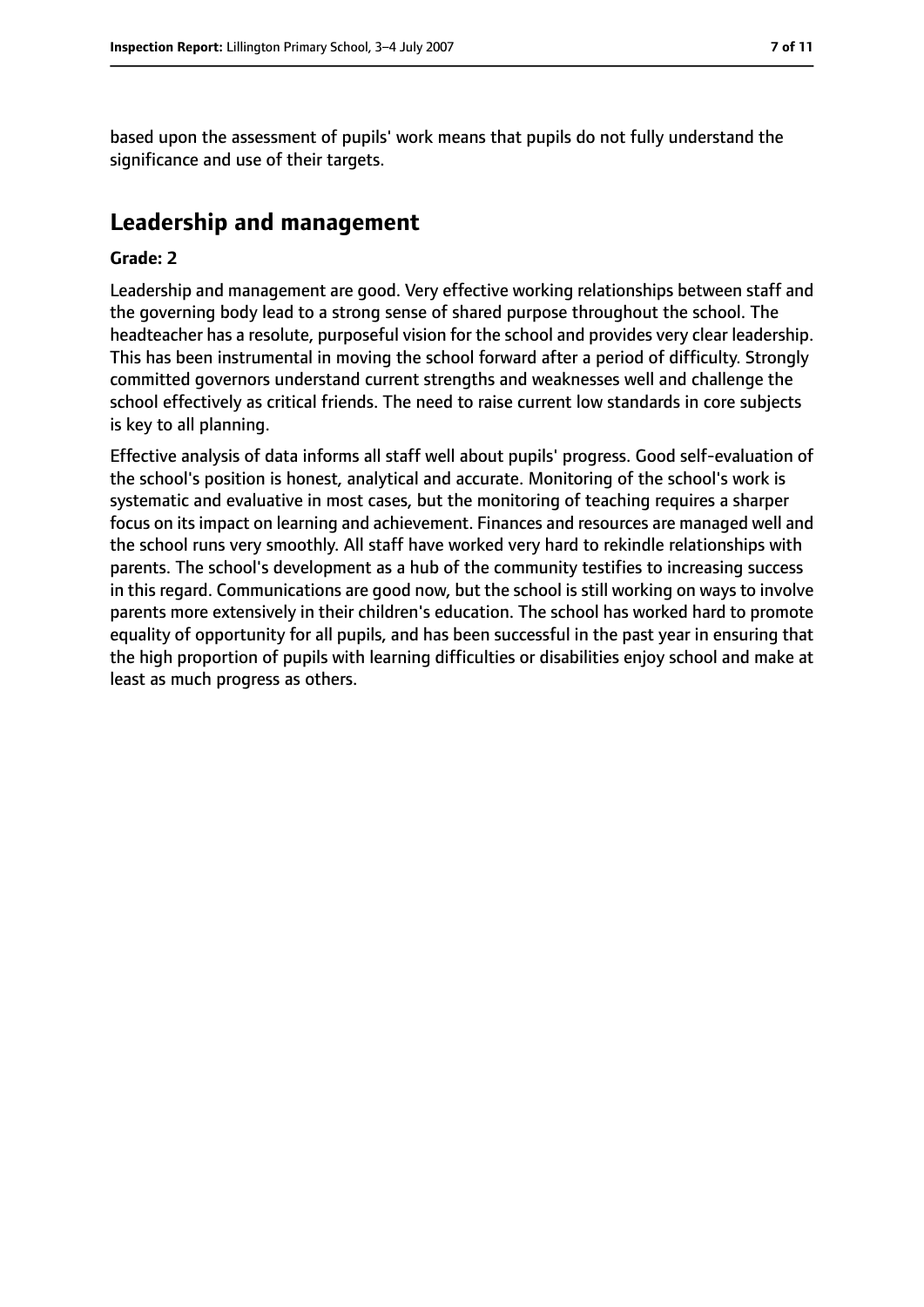**Any complaints about the inspection or the report should be made following the procedures set out in the guidance 'Complaints about school inspection', which is available from Ofsted's website: www.ofsted.gov.uk.**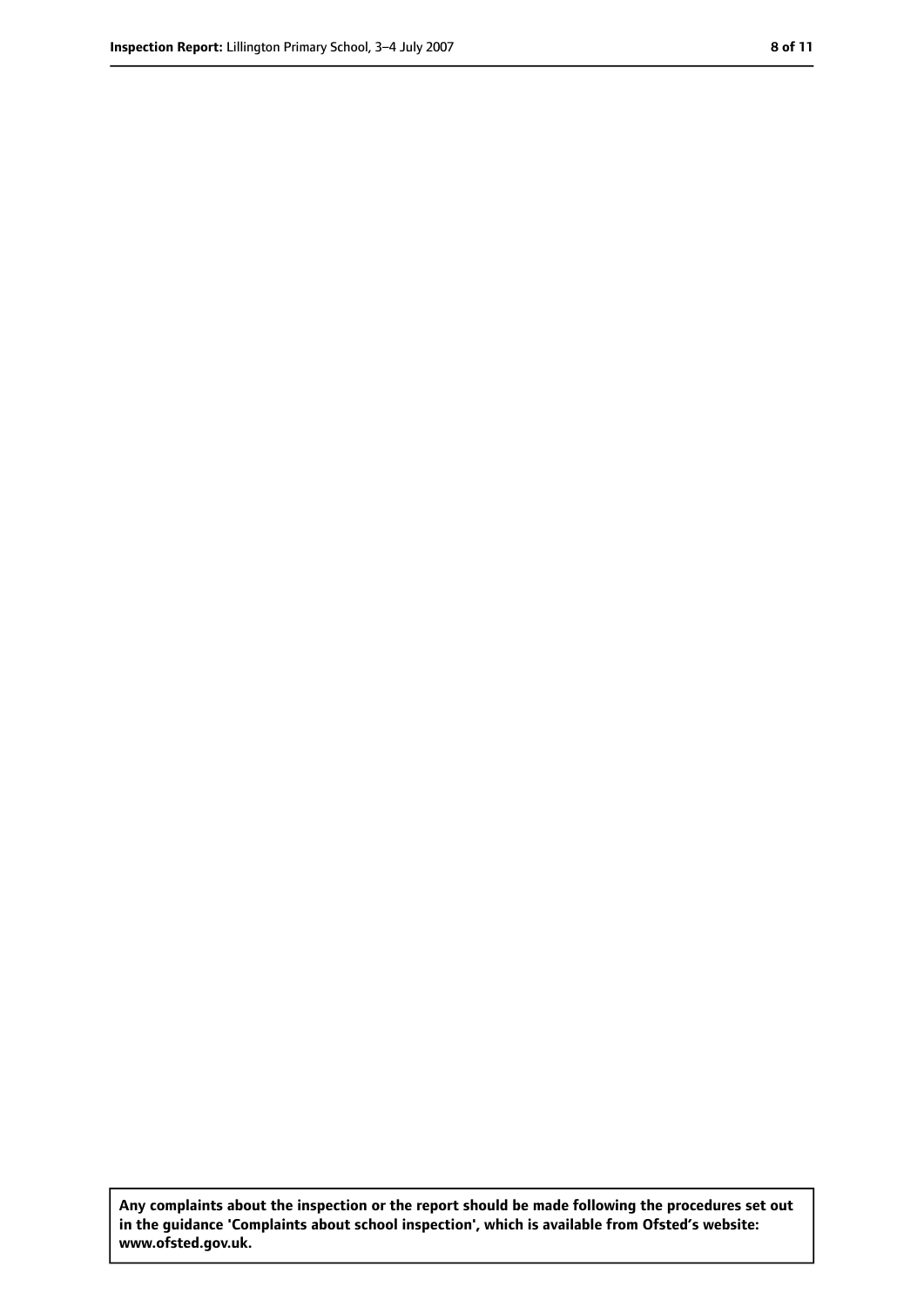#### **Annex A**

# **Inspection judgements**

| Key to judgements: grade 1 is outstanding, grade 2 good, grade 3 satisfactory, and grade 4 | <b>School</b>  |
|--------------------------------------------------------------------------------------------|----------------|
| inadeauate                                                                                 | <b>Overall</b> |

## **Overall effectiveness**

| How effective, efficient and inclusive is the provision of education, integrated<br>care and any extended services in meeting the needs of learners? |     |
|------------------------------------------------------------------------------------------------------------------------------------------------------|-----|
| How well does the school work in partnership with others to promote learners'<br>well-being?                                                         |     |
| The quality and standards in the Foundation Stage                                                                                                    |     |
| The effectiveness of the school's self-evaluation                                                                                                    |     |
| The capacity to make any necessary improvements                                                                                                      |     |
| Effective steps have been taken to promote improvement since the last<br>inspection                                                                  | Yes |

## **Achievement and standards**

| How well do learners achieve?                                                                               |  |
|-------------------------------------------------------------------------------------------------------------|--|
| The standards <sup>1</sup> reached by learners                                                              |  |
| How well learners make progress, taking account of any significant variations between<br>groups of learners |  |
| How well learners with learning difficulties and disabilities make progress                                 |  |

## **Personal development and well-being**

| How good is the overall personal development and well-being of the<br>learners?                                  |  |
|------------------------------------------------------------------------------------------------------------------|--|
| The extent of learners' spiritual, moral, social and cultural development                                        |  |
| The behaviour of learners                                                                                        |  |
| The attendance of learners                                                                                       |  |
| How well learners enjoy their education                                                                          |  |
| The extent to which learners adopt safe practices                                                                |  |
| The extent to which learners adopt healthy lifestyles                                                            |  |
| The extent to which learners make a positive contribution to the community                                       |  |
| How well learners develop workplace and other skills that will contribute to<br>their future economic well-being |  |

## **The quality of provision**

| How effective are teaching and learning in meeting the full range of the<br>learners' needs?          |  |
|-------------------------------------------------------------------------------------------------------|--|
| How well do the curriculum and other activities meet the range of needs<br>and interests of learners? |  |
| How well are learners cared for, quided and supported?                                                |  |

 $^1$  Grade 1 - Exceptionally and consistently high; Grade 2 - Generally above average with none significantly below average; Grade 3 - Broadly average to below average; Grade 4 - Exceptionally low.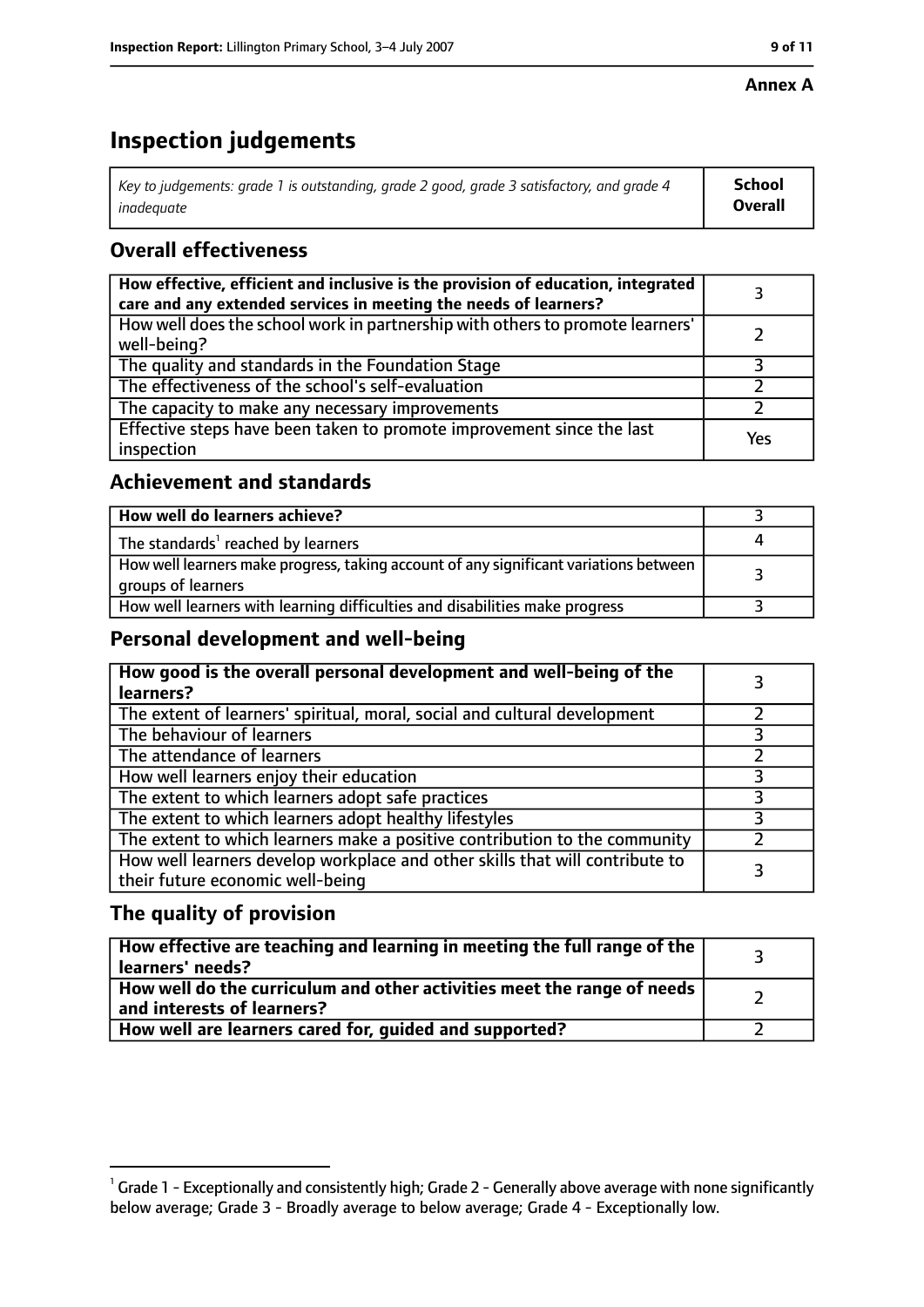# **Leadership and management**

| How effective are leadership and management in raising achievement<br>and supporting all learners?                                              |     |
|-------------------------------------------------------------------------------------------------------------------------------------------------|-----|
| How effectively leaders and managers at all levels set clear direction leading<br>to improvement and promote high quality of care and education |     |
| How effectively performance is monitored, evaluated and improved to meet<br>challenging targets                                                 |     |
| How well equality of opportunity is promoted and discrimination tackled so<br>that all learners achieve as well as they can                     |     |
| How effectively and efficiently resources, including staff, are deployed to<br>achieve value for money                                          | 2   |
| The extent to which governors and other supervisory boards discharge their<br>responsibilities                                                  | 7   |
| Do procedures for safequarding learners meet current government<br>requirements?                                                                | Yes |
| Does this school require special measures?                                                                                                      | No  |
| Does this school require a notice to improve?                                                                                                   | No  |